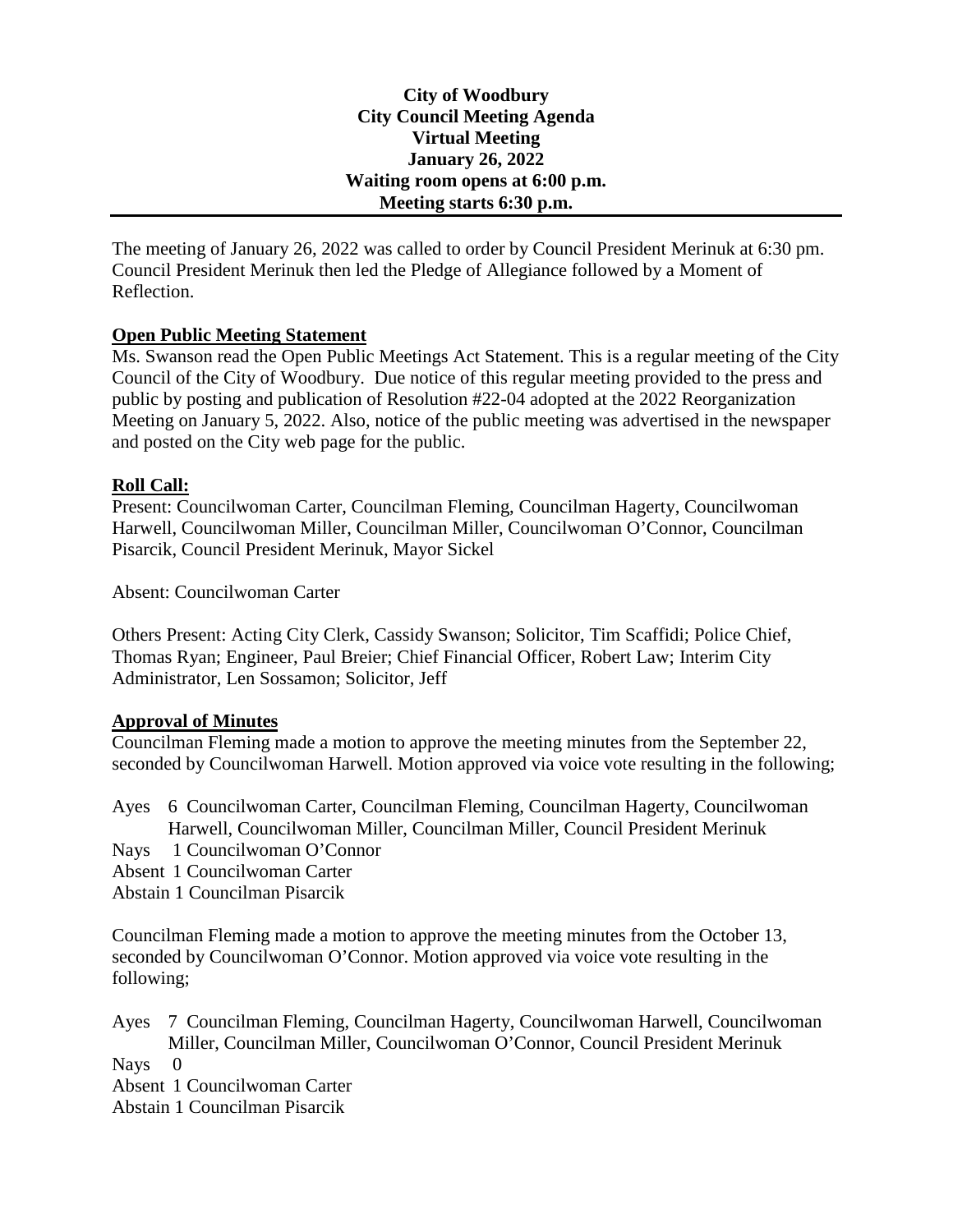Councilman Fleming made a motion to approve the meeting minutes from the November 9, seconded by Councilwoman Harwell. Motion approved via voice vote resulting in the following;

Ayes 5 Councilman Fleming, Councilman Hagerty, Councilwoman Harwell, Councilwoman Miller, Councilman Miller, Councilwoman O'Connor, Council President Merinuk Nays 0 Absent 1 Councilwoman Carter Abstain 3 Councilman Hagerty, Councilwoman Miller, Councilman Pisarcik

# **Open to the Public for Agenda Items**

Council President Merinuk stated the meeting will be opened to the public for agenda items only. Council President Merinuk reminds everyone that each agenda item does have to get read aloud. Councilman Fleming made a motion to open to the public, seconded by Councilman Hagerty. Motion approved by unanimous voice vote. Ms. Swanson then read the titles of the Ordinances and Resolutions and informed the public how they can be heard at this time.

Charles Hughes – 31 N. Childs St. – In regard to Resolution 22-49, Mr. Hughes asked if Council is publishing when the committees meet and which of these meetings are opened to the public. Council President Merinuk answered. Mr. Hughes would like the committee meetings to public so himself and others can attend.

John Fulmer - 548 Hunter St. – Mr. Fulmer believes Resolution 22-52 is controversial and doesn't want it to be a part of the consent agenda, as Council should discuss and debate it. He explained his personal background and how wildlife could be affected by this project. Mr. Fulmer feels as though the construction of the pedestrian path impedes on the privacy of his back yard and would like Council to say why they support the project. Council President Merinuk and Councilman Hagerty responded.

Jared Hunter – 39 High St. – In regard to Resolution 22-48, Mr. Hunter asked if what class are we hiring or intending to retain and what the City plans to do with the award funds. Council President Merinuk and Mr. Law responded. Mr. Hunter believes it is irresponsible to use grant funding for this. Mr. Hunter asked what the Green Team Meeting schedule is. Mayor Sickel and Ms. Swanson responded.

Anthony Alveario – 522 Delaware St. – Mr. Alveario would like the committee meetings to be open to the public.

Robert Butler – 534 Hunter St. – Mr. Butler thanked Mr. Fulmer for his comments. He doesn't understand why an asphalt path has to put down, when there has always been a partial grass path. Mr. Butler feels as the wildlife will be harmed by this and is disappointed in Council's decision. Council President Merinuk responded.

Hearing no one, Councilman Hagerty made a motion to close to the public, seconded by Councilman Miller. Motion approved by unanimous voice vote.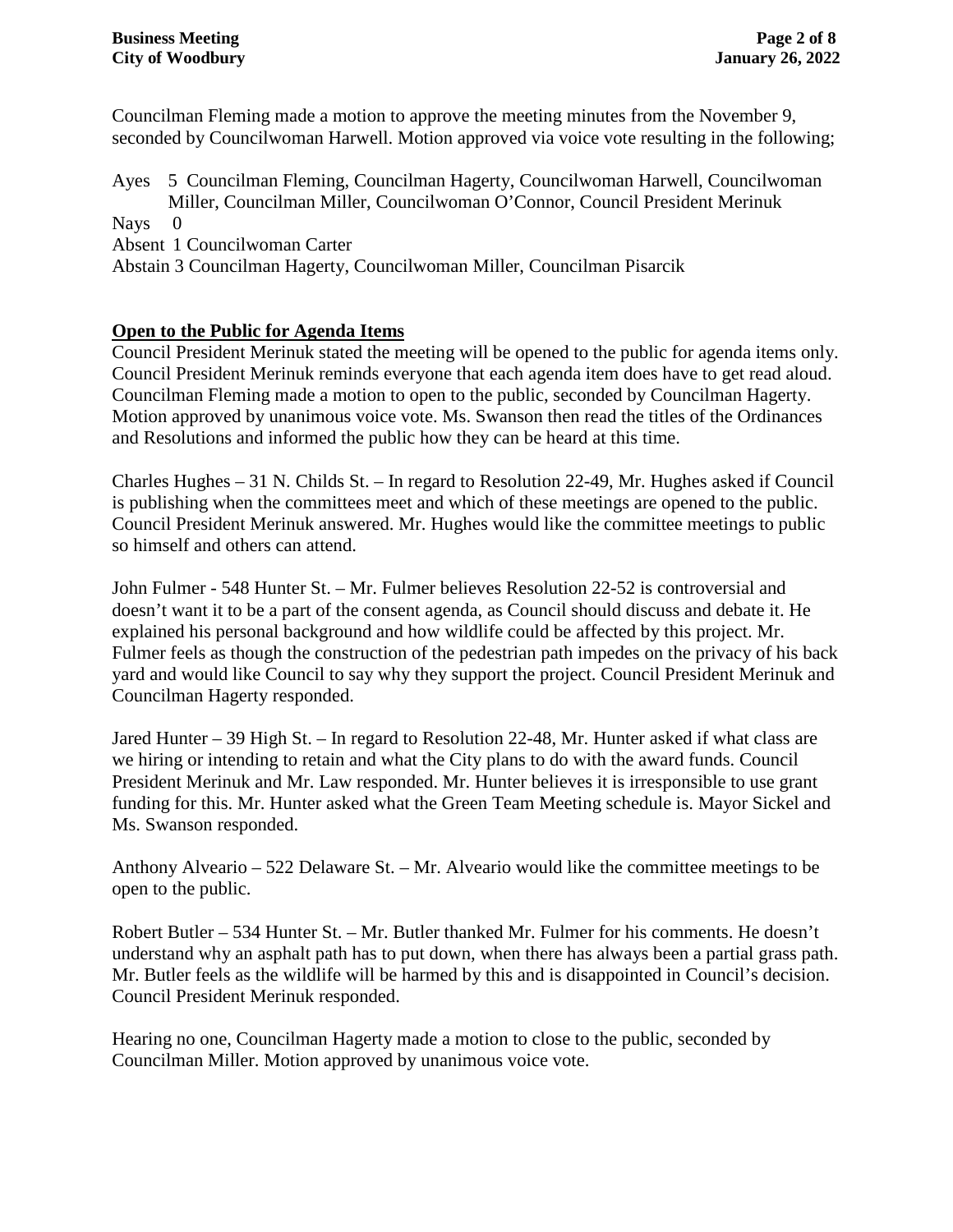# **Ordinances**

**ORDINANCE NO. 2353-22** AN ORDINANCE AMENDING CHAPTER 3, ADMINISTRATION OF GOVERNMENT, ARTICLE IV, STANDING COMMITTEES, SECITON 18, ESTABLISHMENT Councilman Fleming presented the above titled ordinance. Ms. Swanson read the title of the Ordinance. Councilman Fleming moved to open to have the first reading of Ordinance 2353-22 with the approval to adopt after the second reading, seconded by Councilman Miller.

Mayor Sickel asked several questions about the functionality of the committees referenced in Resolutions 22-49 – 22-51. She asked if the Cannabis Ad Hoc Committee will end when the licenses submit on March 15. Councilman Hagerty answered. Is the green team and beatification tied to Resolutions 22-50. Will the Community Events Committee handle the events that volunteer previously handle and will it cost taxpayers money. Councilman Miller, Councilman Fleming and Council President Merinuk responded. She asked if the Parks and Recreation Committee is strictly sports or will it involve park rehabilitation. Councilman Miller responded. Councilman Hagerty explained the purpose of committees and how residents bring concerns to the committees, the committees discuss the issues and how to address them and then the committee members bring the issue back to rest of Council to resolve the issue. Public discussion portions can be added as needed, like the Cannabis Operational Ordinances in Woodbury.

Motion approved via roll call vote resulting in the following;

Ayes 8 Councilman Fleming, Councilman Hagerty, Councilwoman Harwell, Councilwoman Miller, Councilman Miller, Councilwoman O'Connor, Councilman Pisarcik, Council President Merinuk,

Nays 0

Abstain 0

Absent 1 Councilwoman Carter

# **Resolutions**

# CONSENT AGENDA

**RESOLUTION NO. 22-48** A RESOLUTION OF THE CITY COUNCIL OF THE CITY OF WOODBURY AUTHORIZING THE EXECUTION OF A CONTRACT FOR PROFESSIONAL SERVICES WITH TRIAD ASSOCIATES TO PROVIDE ASSISTANCE TO THE CITY FOR SUBMITTING AN GRANT APPLICATION TO THE DEPARTMENT OF HOMELAND SECURITY ON BEHALF OF THE CITY OF WOODBURY

**RESOLUTION NO. 22-49** RESOLUTION OF THE CITY COUNCIL OF THE CITY OF WOODBURY RATIFYING AND CONFIRMING RULES AND REGULATIONS FOR THE YEAR 2022

**RESOLUTION NO. 22-50** RESOLUTION OF THE CITY COUNCIL OF THE CITY OF WOODBURY APPOINTING MEMBERS TO THE GREEN TEAM ADVISORY COMMITTEE FOR YEAR 2022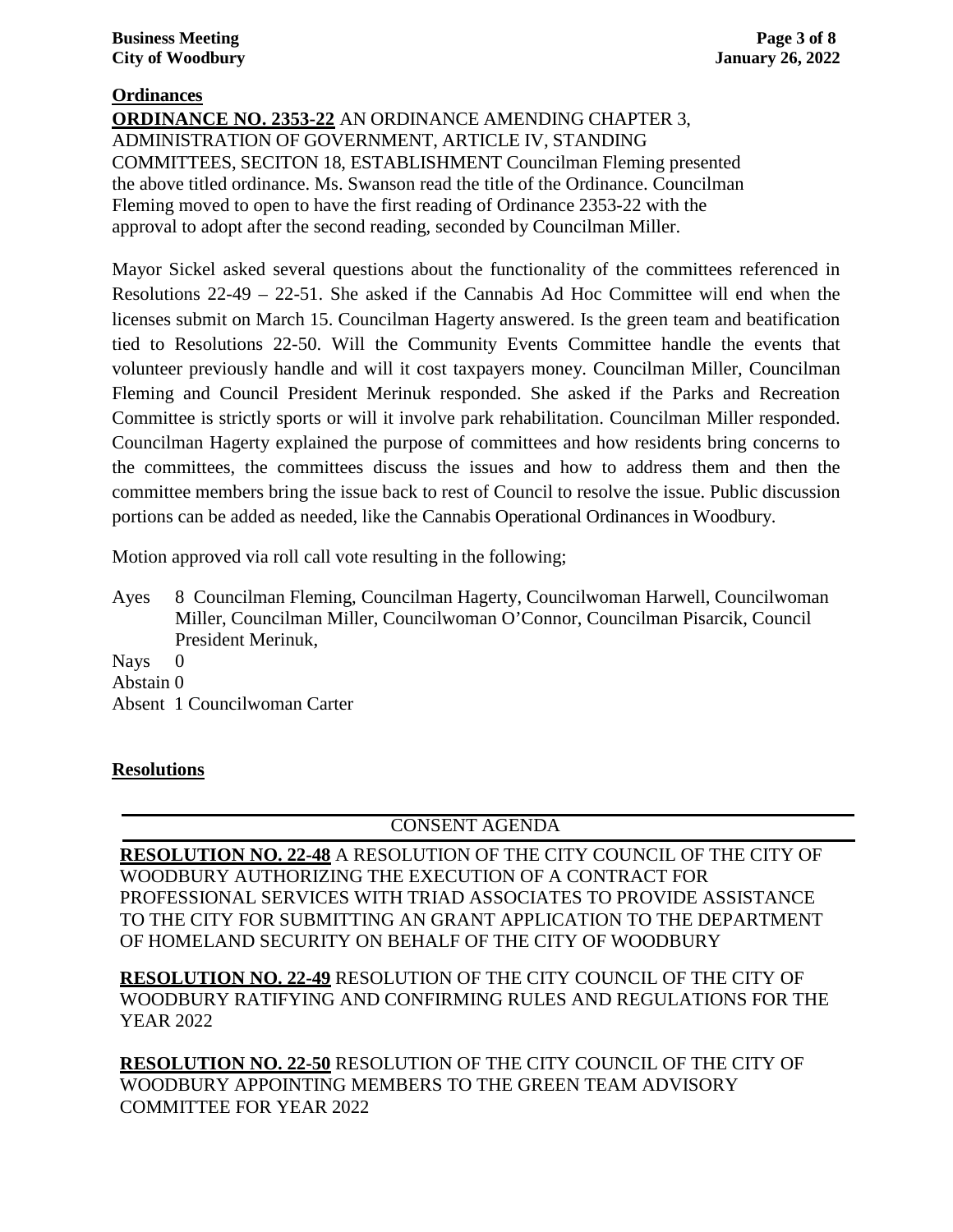# **RESOLUTION NO. 22-51** RESOLUTION OF THE CITY COUNCIL OF THE CITY OF WOODBURY APPOINTING COUNCILPERSON TO THE PLANNING/ZONING BOARD

**RESOLUTION NO. 22-52** RESOLUTION OF THE CITY COUNCIL OF THE CITY OF WOODBURY AWARDING A CONTRACT TO GERALD A. BARRETT, LLC FOR THE FY 2014 GREEN ACRES PROJECT STEWART LAKE PARK IMPROVEMENTS – PEDESTRIAN PATH PHASE 1

**RESOLUTION NO. 22-53** RESOLUTION OF THE CITY COUNCIL OF THE CITY OF WOODBURY TO AUTHORIZE THE ADJUSTMENT OF TAXES DUE TO ASSESSMENT ERROR ON BLOCK 31.02 LOT 16 - 98 N COLUMBIA ST

# END CONSENT AGENDA

Councilman Fleming made a motion to adopt the Consent Agenda as read at the beginning of the meeting, seconded by, Councilman Hagerty.

Ayes 8 Councilman Fleming, Councilman Hagerty, Councilwoman Harwell, Councilwoman Miller, Councilman Miller, Councilwoman O'Connor, Councilman Pisarcik, Council President Merinuk,

Nays 0 Abstain 0 Absent 1 Councilwoman Carter

Councilman Fleming made a motion to approve the list of bills and vouchers, seconded by Councilman Miller. Motion approved by unanimous voice vote.

# **Report of the Mayor**

Mayor Sickel – Mayor Sickel attend the Greater Woodbury Chamber of Commerce meeting with Councilwoman O'Connor and Councilwoman Harwell. Several representatives from the High School were there and gave great reports and updates. 70% of the students are on the honor roll in the Jr High, 50% of the students are on the honor roll in the high school, attendance is up, and with the pandemic still ongoing, the students are doing great with all things considered. They announced several new programs and projects and Mayor Sickel is excited to see everything moving forward.

# **Report of the Clerk**

Ms. Swanson – Ms. Swanson said she is in receipt of the Woodbury Little League's Special Event Permit for the use of the baseball fields for their upcoming. If Council approves, she asked for them to pass a motion under new business to approve their permit.

# **Unfinished Business**

No Unfinished Business.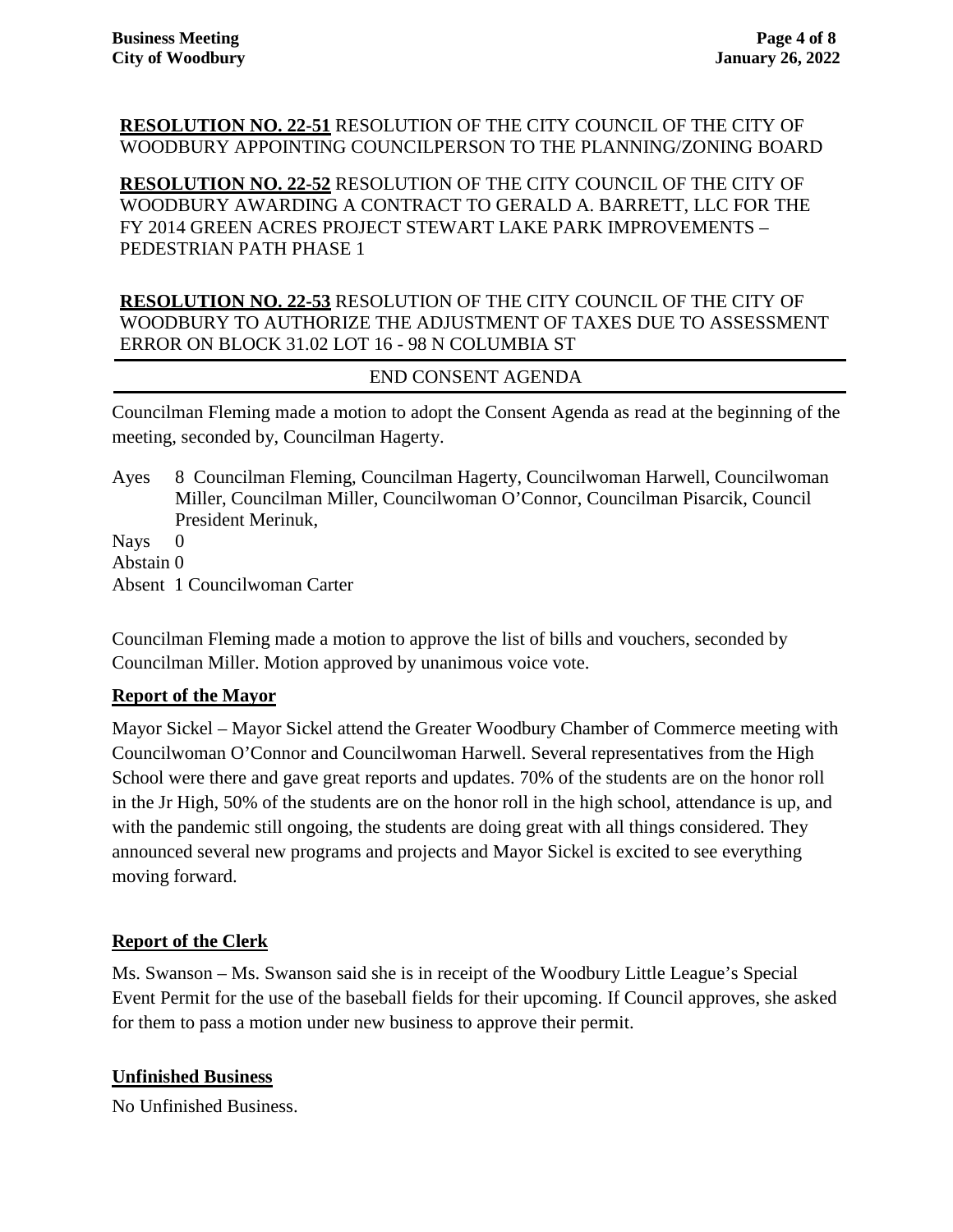#### **New Business**

Councilman Fleming made a motion to approve sending out a request for proposals for a Banking Institution, second by Councilman Hagerty. Motion approved by unanimous voice vote.

Councilman Fleming made a motion to approve sending out a request for proposals for a Deferred Compensation Plan Provider, second by Councilman Hagerty. Motion approved by unanimous voice vote.

Councilman Fleming made a motion to approve sending out a request for proposals for a for the Development of an Operations Efficiency & Preliminary Management Plan, second by Councilwoman Harwell. Motion approved by unanimous voice vote.

Councilman Fleming made a motion to approve the Woodbury Little League's Special Events Permit, second by Councilwoman Harwell. Motion approved by unanimous voice vote.

#### **Public Discussion – Cannabis Operational Ordinances in Woodbury**

Councilman Hagerty announced that this discussion will contribute in the City's decision on cannabis operational Ordinances within the City of Woodbury. He then went on to explain the guidelines of the discussion and provided context toward this public discussion topic. Ms. Swanson then gave instruction on how the public sessions would be run, to ensure everyone who wishes to speak has a chance to do so. Councilman Fleming made a motion to open to the public, seconded by Councilwoman Harwell. Motion approved by unanimous voice vote.

Charles Hughes – 31 N. Childs St. – Mr. Hughes emailed Council his analysis of Gloucester County towns that opted in and opted out of cannabis. Mr. Hughes doesn't believe that we can pass this ordinance. Mr. Krachun responded. He believes we are the only municipality in Gloucester County that passed cannabis retail and believes there are other ways to promote economic development. Councilman Hagerty responded.

Jared Hunter – 39 High St. – Mr. Hunter asked who is on the Council's Cannabis Ad Hoc Committee and would like other members of the community to be apart of the committee besides members of Council. Councilman Hagerty and Council President Merinuk responded.

Amanda Terpstra – 442 Poplar Ave. Woodbury Heights – She thanked Council for having this session. Ms. Terpstra gave examples and information on business operating hours, issues that small or micro cannabis businesses can come across, especially additional fees, and how 70% of state licenses have to be in impact zones. Council President Merinuk and Councilman Hagerty

Michael Lange – 28 Jessup Rd., West Deptford – Mr. Lange is looking to purchase a property in Woodbury to cultivate under a micro business license. He agrees with Ms. Terpstra that the fees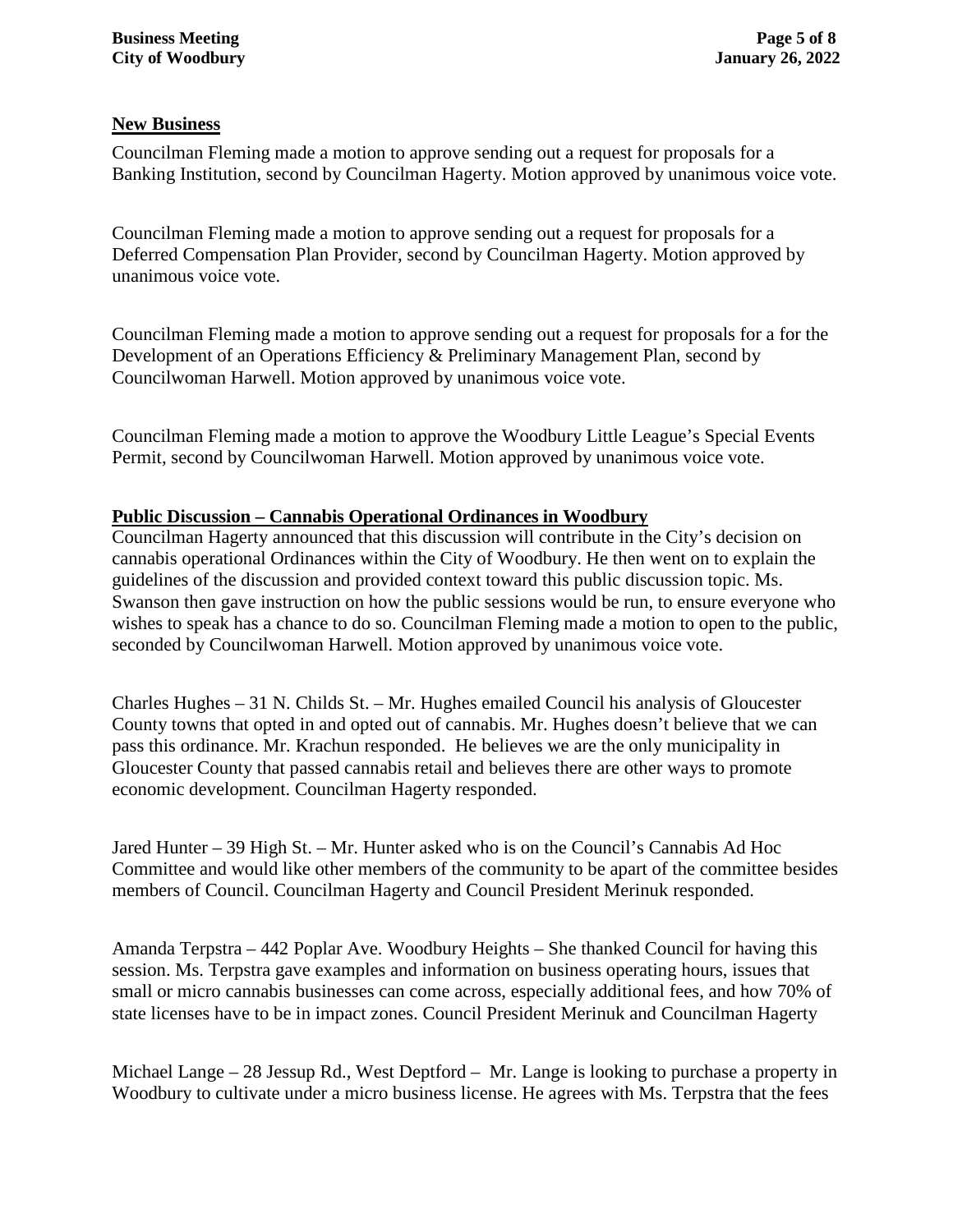make it diffciult to establisj yourself unless you have a significant amount of money upfront. He explained several of the fees that cultivators can incur. Mr. Lange asked what the timeline for the ordinance is. Councilman Hagerty responded and said the goals is to have it on the two February agendas.

Chad Everwine – 11 E. Mill St. – Mr. Everwine wanted to emphasize the pros of micro businesses, how the State of New Jersey is trying to promote micro businesses and how they to support local businesses and local residents. He would like Council to consider lower fees for micro businesses.

Anthony Alveario – 522 Delaware Ave. – Mr. Alveario explained his opinions on our cannabis zoning. He explained statistics on how cannabis usage and increases crime in areas, has adverse health effects and affects taxes.

Hearing no one, Councilman Hagerty made a motion to close to the public, seconded by Councilman Fleming. Motion approved by unanimous voice vote.

Councilman Fleming appreciates everyone who commented and asked questions. He was hoping to receive more specific feedback, like exact hours of operation and fees. The City needs to figure out how to use this tax to reimburse the City, as there are several large properties like the hospital that doesn't pay taxes. He continued that the issue on how many licenses per class is critical, and no input was received. Councilman Fleming was disappointed that we didn't receive more details but is hopeful people will reach out with additional comments.

Councilwoman Harwell agreed with Councilman Fleming in hoping to get more specific input into what the public was looking for in the Ordinance. She added that the Cannabis Ad Hoc Committee will be cognizant on what fees the City will incur but also what businesses will be able to spend.

# **Open to the Public**

Councilman Fleming made a motion to open to the public, seconded by Councilwoman Miller. Motion approved by unanimous voice vote.

Charles Hughes – 31 N. Childs St. – Mr. Hughes and Mr. Alveario made a presentation to the Gloucester County Commissioners on the Glassboro Camden Line and would like to present to Council. He will email additional comments on the cannabis agenda items.

John Fulmer – 548 Hunter St . – Mr. Fulmer wanted to clarify his comments from earlier and explain he understands he bought a house near public park land, but fears that wildlife will be affected by the pedestrian path. Wanted to thank Council for allowing his input into the process, but would like to see more meetings for public input with adequate notice for the meetings. Mr. Fulmer would like an ordinance for yearly public meetings for projects that will take more than 3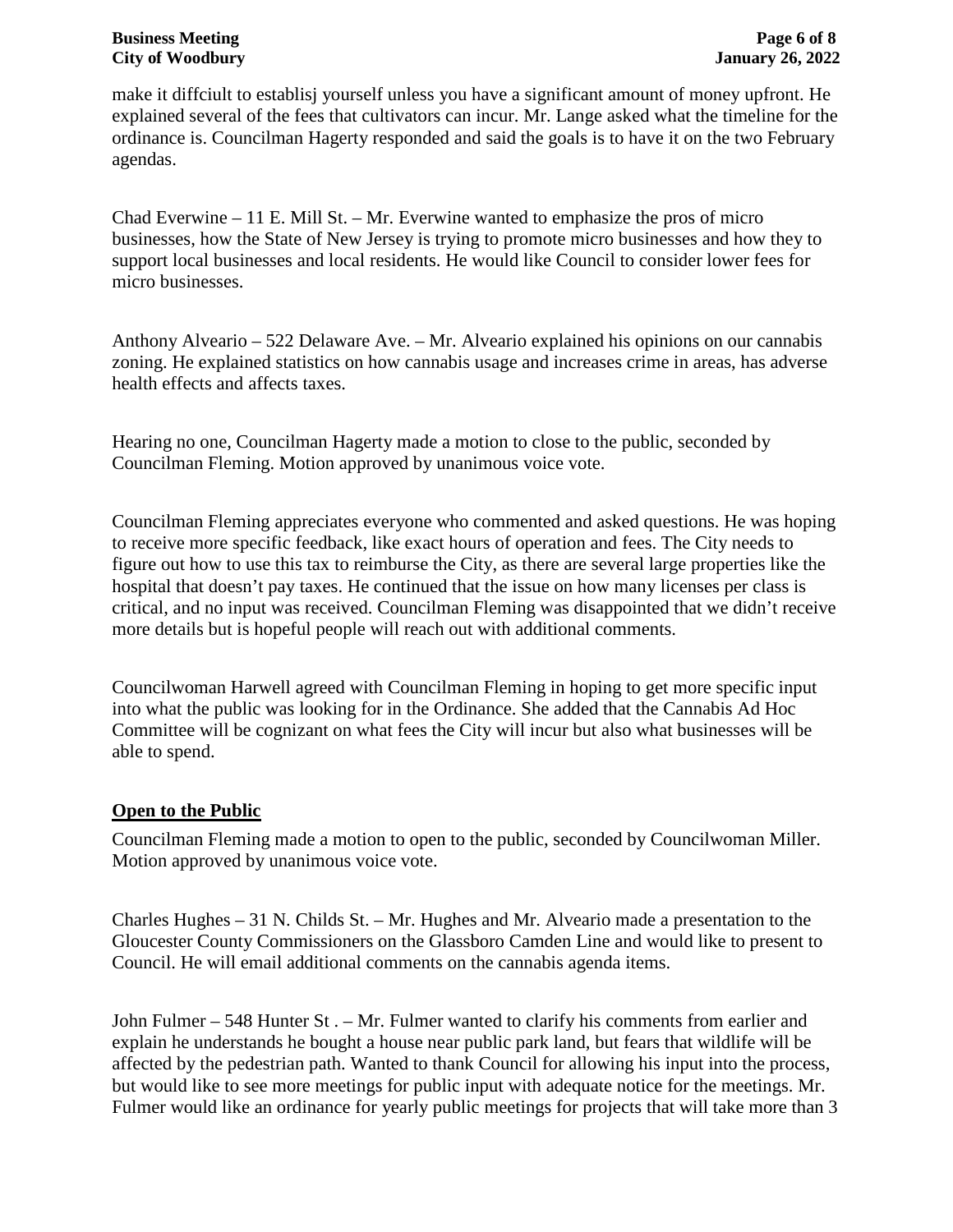years and properties within 200 feet of the project to get special notice for the public meetings. Council President Merinuk thanked Mr. Fulmer.

Amanda Terpstra – 442 Poplar Ave., Woodbury Heights – Ms. Terpstra has done significant research on cannabis and is happy to share it with Council. She suggested that the hours of operation for cannabis retail store should reflect any other type of businesses in town. The State requires additional fees and substantial review plan when the application is submitted and doesn't think the City needs to do this as well. Ms. Terpstra added that since the City is small, the number of licenses will be. Council President Merinuk responded.

Anthony Alveario – 522 Woodbury Ave. – Mr. Alveario expressed his displeasure with how the Gloucester County Commissioner meetings are set up. He is pleased to see meeting minutes on the agenda for approval but would like Council to be caught up and see the meeting minutes prior to Council approval. Council President Merinuk and Ms. Swanson responded.

Chad Everwine – 11 E. Mill St. – Mr. Everwine believes that the hours of operations should follow suit of other adult industries in state like liquor stores. Lower application fees should be considered if they are members of the community and the submission fee should be capped at \$1000, like the State fee. He agrees that yearly fees seem fair but micro businesses should have lower fees. He Thinks there should be 1-3 retail licenses, no more than 5, but grow facilities could have more licenses because of the area options and that it is not open to the public.

Jared Hunter – 39 High St. – Mr. Hunter asked if the zoning for cannabis has changed. Ms. Swanson responded. He asked if we can assume that the SAFER grant is a resolution to the fire department issue. Council President Merinuk answered, and said it is separate. Mr. Hunter asked if there is an update on the sidewalks on Broad St. Councilman Merinuk responded.

Councilman Fleming provided updates on the project. A temporary asphalt cold patch was used to stabilize areas that had already been removed when the weather put the project on hold. The Contractor does not intend to use patch again and the patch is temporary to stabilize these areas until work restarts and then it will be removed. The engraved bricks have not been disposed of and they have been carefully wrapped and stored. They will be reset at the locations from which they were removed. The planters will remain at their current locations. If sidewalk under or alongside of a planter requires replacement, they will be secured and lifted out of the way and put back when the concrete is dry. There are approximately 20 trees scheduled to be removed along Broad Street. The trees are causing the sidewalk to lift and may also be blocking storefronts. The NJDOT plans currently call for the areas to be seeded after the trees are removed. This City is looking for an alternative to this as the trees should either be replaced with suitable street trees and tree wells or the areas concreted. The tree and traffic signal work will be done at night to avoid interfering with traffic. The City is in contact with the NJDOT to identify a schedule and duration for this work so that businesses and residents can be made aware of what to expect.

Ramona Wilcox – 250 S Barber Ave. – Ms. Wilcox would like a follow up to her email to Mayor Sickel and Council, and her questions last Council meeting in regard to the Neighborhood Preservation Program Façade Grant Program. The contractor did reach out to her but she has not